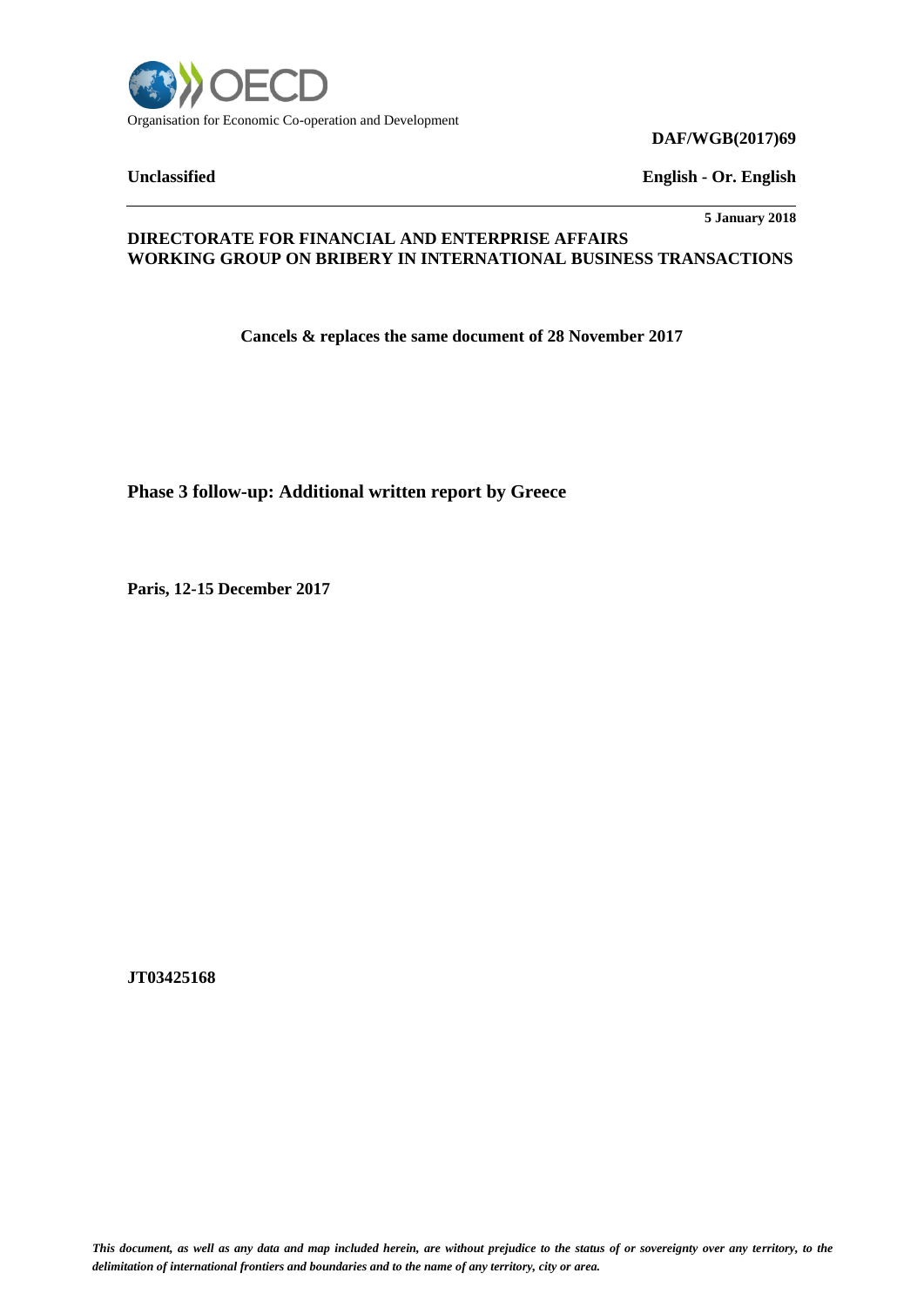## **PHASE 3BIS EVALUATION OF GREECE: ADDITIONAL WRITTEN FOLLOW-UP REPORT [December 2017]**

#### *Instructions*

*In October 2017, Greece was asked to provide a written report in December 2017 with the expectation that (ii) it*  will have a full regime in force to hold legal persons liable for foreign bribery and (ii) this regime will be in *compliance with Article 2 of the Convention and the 2009 Recommendation.* 

*This document seeks to obtain information on the progress Greece has made in these areas.*

*Please submit completed answers to the Secretariat by 30 November 2017.*

| Name of country:                                  | Greece               |
|---------------------------------------------------|----------------------|
| Date of approval of Phase 3Bis evaluation report: | <b>12 March 2015</b> |
| Date of information:                              | 22 November 2017     |

### **I. Greece's compliance with Article 2 of the Convention: expected new regime of corporate liability under Article 51 of the AML legislation.**

Please provide a copy of the revised Article 51 of the AML law and a review of the new regime of liability of legal persons.

The draft revised Article 51 of the AML has as follows:

### **Responsibility of legal persons and entities**

1. If any of the punishable acts of money laundering or any of the basic offences under points (c), (d), (e) and (f) of Article 3 is committed to the benefit or on behalf of a legal person or entity by a natural person who acts either single-handed or as a member of a collective body of the legal person or entity and holds a managerial position in such persons or entities, or is an authorized representative thereof, or is authorized to make decisions on their behalf, or for exercising control on them, the following penalties shall be imposed on the legal person or entity, alternatively or cumulatively, by means of a reasoned decision:

a) an administrative fine ranging between fifty thousand (50,000) and ten million (10,000,000) euro;

b) a final or temporary, for a period between one month and two years, revocation or suspension of their operation permit or prohibition from exercising their business activities;

c) prohibition from exercising specific business activities or establishing branches or increasing their capital, for the same time period;

d) final or temporary, for the same time period, disqualification from public benefits, aid, subsidies, awards of project and service contracts, public procurement, advertising and tenders organised by the State or by legal entities of the public sector.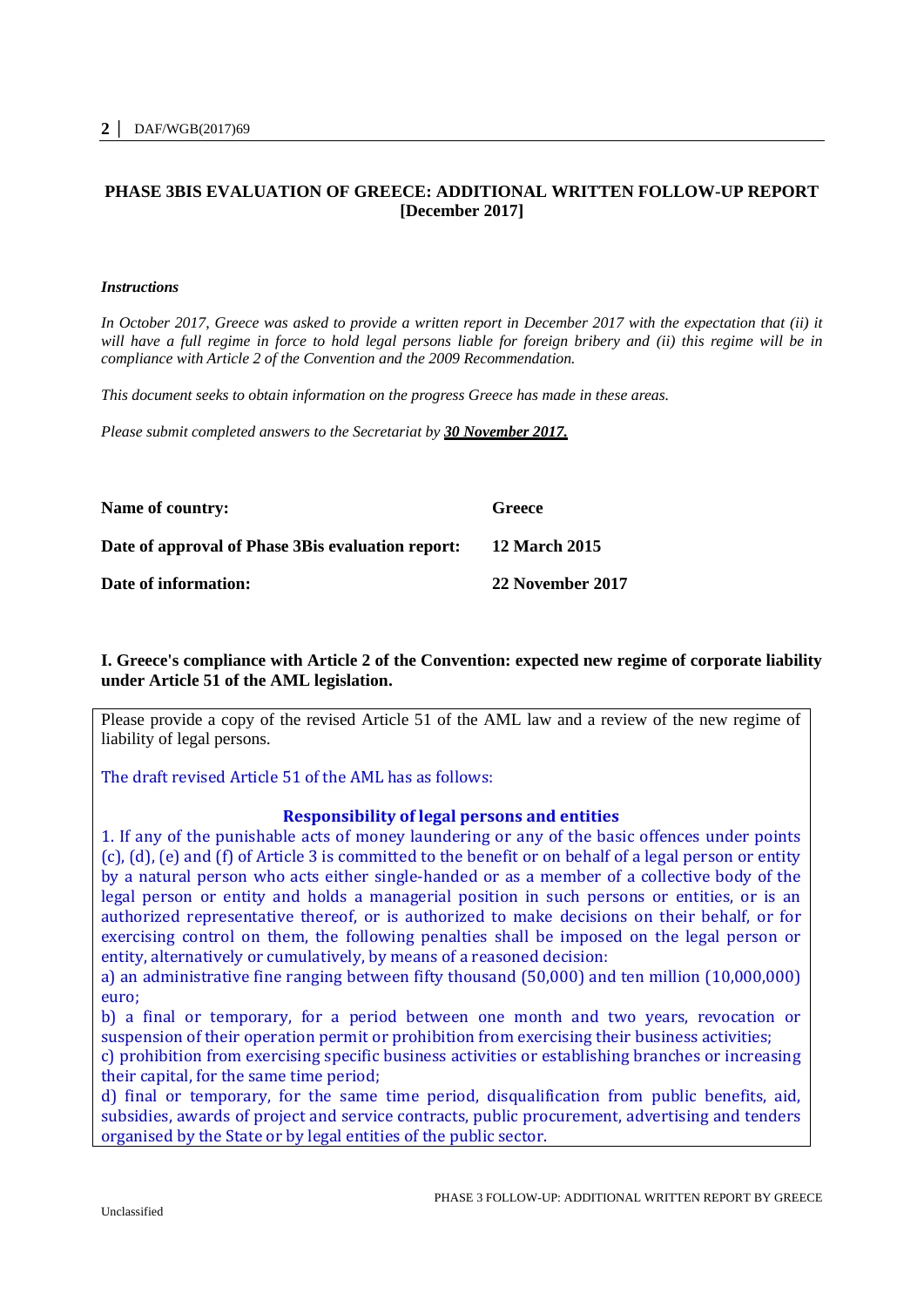The administrative fine under point (a) shall be imposed in every case, regardless of the imposition of the other penalties.

2) Where the lack of supervision or control by a natural person referred to in paragraph 1 hereof allowed any lower ranking executive or agent of the legal person or entity to commit the act of money laundering or of the basic offence to the benefit of the legal person or entity, the following penalties shall be imposed on the legal person or entity, alternatively or cumulatively, by means of a reasoned decision:

a) an administrative fine ranging between ten thousand (10,000) and five million (5,000,000) euro;

b) the penalties provided for in points (b), (c) and (d) of the previous paragraph, for a period of up to one year.

3) Where a legal person or entity subject to this law is concerned, the aforementioned penalties shall be imposed by means of a decision by the competent supervisory authority. If another legal person or entity, not subject to this law, is concerned, they shall be imposed by means of a decision by the Head of the competent regional directorate of the Body for the Prosecution of Economic Crimes.

4) In order to determine the cumulative or alternative imposition of the penalties provided for in the previous paragraphs and in order to determine the amount and duration of the said penalties, all relevant circumstances shall be taken into account and in particular:

a) the gravity and the duration of the violation;

b) the level of responsibility of the legal person or entity;

c) the financial standing of the legal person or entity;

d) the amount of the illicit revenue or any benefit obtained;

e) the damage caused to third parties due to the offence;

f) the actions of the legal person or entity after the commission of the violation;

g) any relapse on the part of the legal person or entity.

5) No penalty shall be imposed without a prior summons issued to the legal representatives of the legal person or entity to provide explanations. The summons shall be notified to the interested party at least ten (10) clear days in advance of the hearing. Otherwise, the provisions of Articles 6(1) and 6(2) of Law 2690/1999 (Code of Administrative Procedure) (Government Gazette, Series I, No. 45) shall apply. In order to determine the commission of the violations and the imposition of the foreseen penalties, the competent authorities shall exercise their auditing powers in accordance with the provisions governing their function. Where a penalty is imposed, the respective competent authority shall notify its relevant decision to the competent departments of the Ministry of Economy and Development.

6) The application of the provisions of the previous paragraphs shall be independent from any civil, disciplinary or criminal liability of the natural persons referred to therein.

7) The prosecutorial authorities shall promptly notify, as the case may be, the competent authority for imposing the penalties of any commencement of criminal proceedings with regard to any case where a legal person or entity is involved, within the meaning of paragraphs 1 and 2, and shall send them a copy of the relevant case file. Where a natural person is found guilty of the criminal offences referred to in paragraphs 1 and 2, the court may, respectively, order that a copy of the judgement pronouncing the guilt thereof and of the case file be sent to the authority competent to impose the penalties.

8) The responsibility of the legal persons or entities for the felonies under Article 187A(6) of the Criminal Code is determined in Article 41 of Law 3251/2004."

#### **Action taken to address this concern**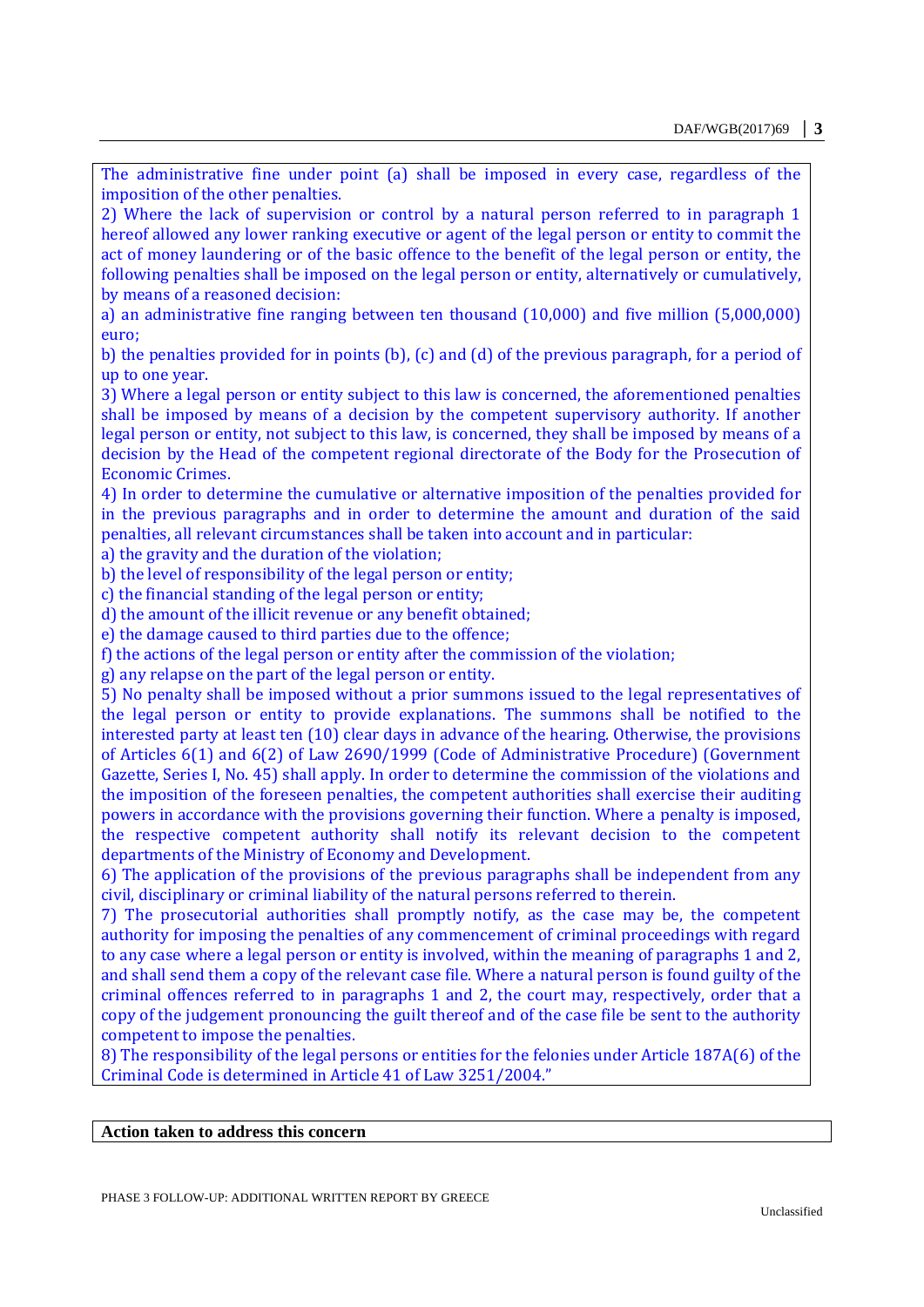The new draft Article 51 of the AML has been severed from the remainder of the AML currently under revision and is now going through the preliminary procedure before being officially submitted to Parliament for discussion and approval. It is expected that it will be adopted before the end of the year 2017.

**If no action has been taken, please specify in the space below the measures you intend to take to address this concern:** 

#### **II. Greece's compliance with Article 2 of the Convention: meeting the requirements under Article 2 and the 2009 Recommendation.**

Please indicate how the revised legislation meets all the requirements under Article 2 of the Convention and the 2009 Recommendation.

According to the 2009 Recommendation, Member countries' systems for the liability of legal persons for the bribery of foreign public officials in international business transactions should take one of the following approaches:

a. the level of authority of the person whose conduct triggers the liability of the legal person is flexible and reflects the wide variety of decision-making systems in legal persons; or

b. the approach is functionally equivalent to the foregoing even though it is only triggered by acts of persons with the highest level managerial authority, because the following cases are covered:

- A person with the highest level managerial authority offers, promises or gives a bribe to a foreign public official;
- A person with the highest level managerial authority directs or authorises a lower level person to offer, promise or give a bribe to a foreign public official; and
- A person with the highest level managerial authority fails to prevent a lower level person from bribing a foreign public official, including through a failure to supervise him or her or through a failure to implement adequate internal controls, ethics and compliance programmes or measures.

In particular, please indicate:

1. Whether under the new legislation, a legal person would be held liable if an individual in a senior position in the legal person "directs" or "authorises" a lower level individual to commit foreign bribery.

2. Whether under the new legislation, a legal person would be held liable if the lack of supervision or control by the individual has made possible the commission, by a physical person under its authority to engage in corrupt activities.

**Responses from Greece**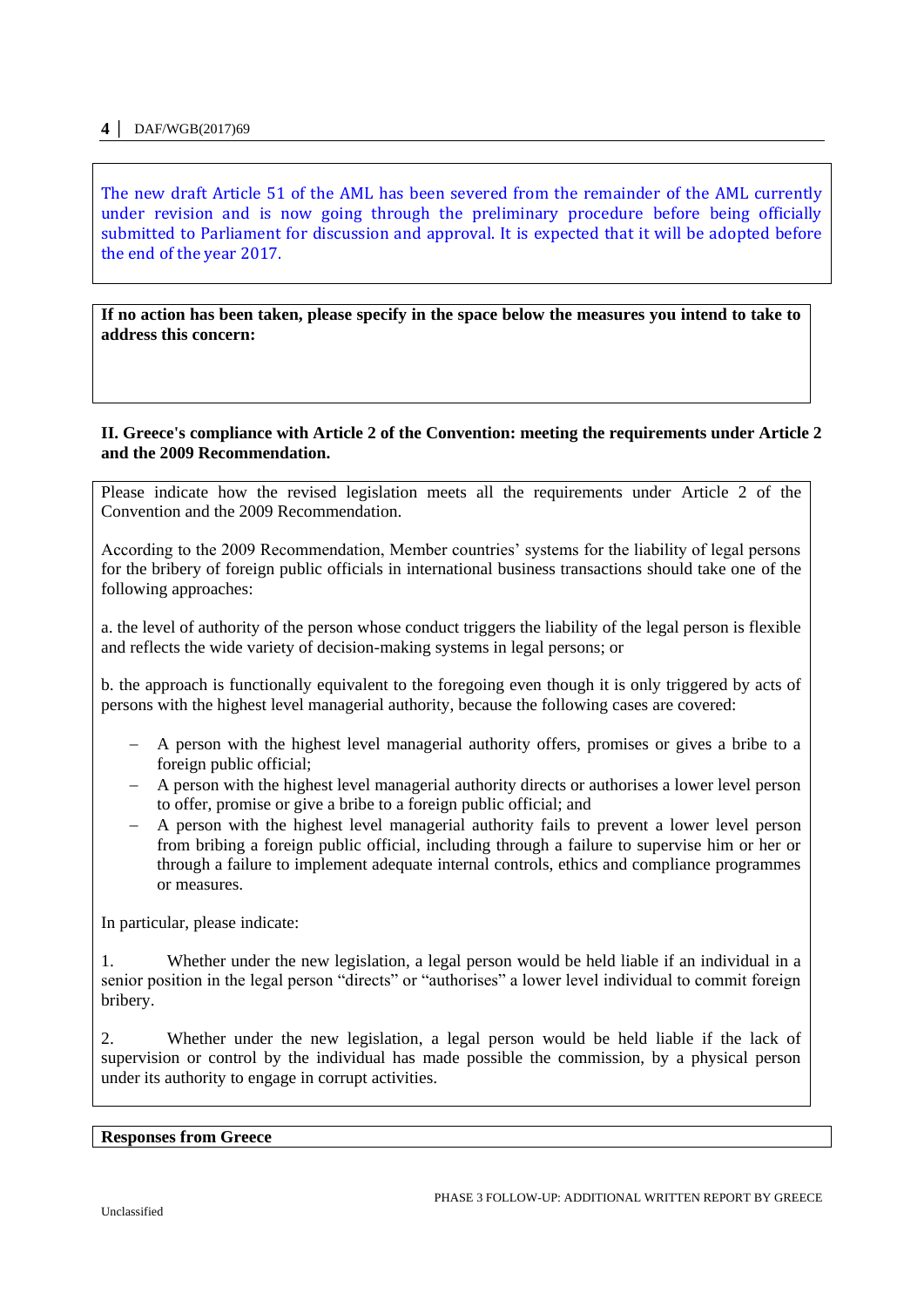1. The new draft legislation ensures that the liability of legal persons is triggered by the acts of omissions of natural persons exercising managerial authority in the widest possible terms, thus providing a flexible reflection of the corporate decision-making process. In effect, the draft provides for four different levels of managerial authority, acting in concentric circles:

i. a person holding a managerial position in the relevant legal person;

ii. a person is an authorized representative of the relevant legal person;

iii. a person is authorized to make decisions on behalf of the relevant legal person; or

iv. a person controls in any way the actions of the relevant legal person.

Liability of legal persons is triggered both when the person concerned has acted on his/her own volition single-handed and when s/he acted as a member of a collective body of the legal person or entity.

We believe that the proposed provision covers all and any mode of exercising managerial authority and thus fully conforms to the requirements of the 2009 Recommendation.

2. The legal person would be held liable, if the lack of supervision or control by the individual has made possible the commission of a corrupt act by a person in a hierarchically lower position within the organisation. Indeed, paragraph 2 of the proposed draft expressly provides for such an eventuality and, furthermore, stipulates both a fine and other administrative penalties for the legal person, including disqualification.

Again, we are confident that the proposed provision fully conforms to the requirements of the 2009 Recommendation.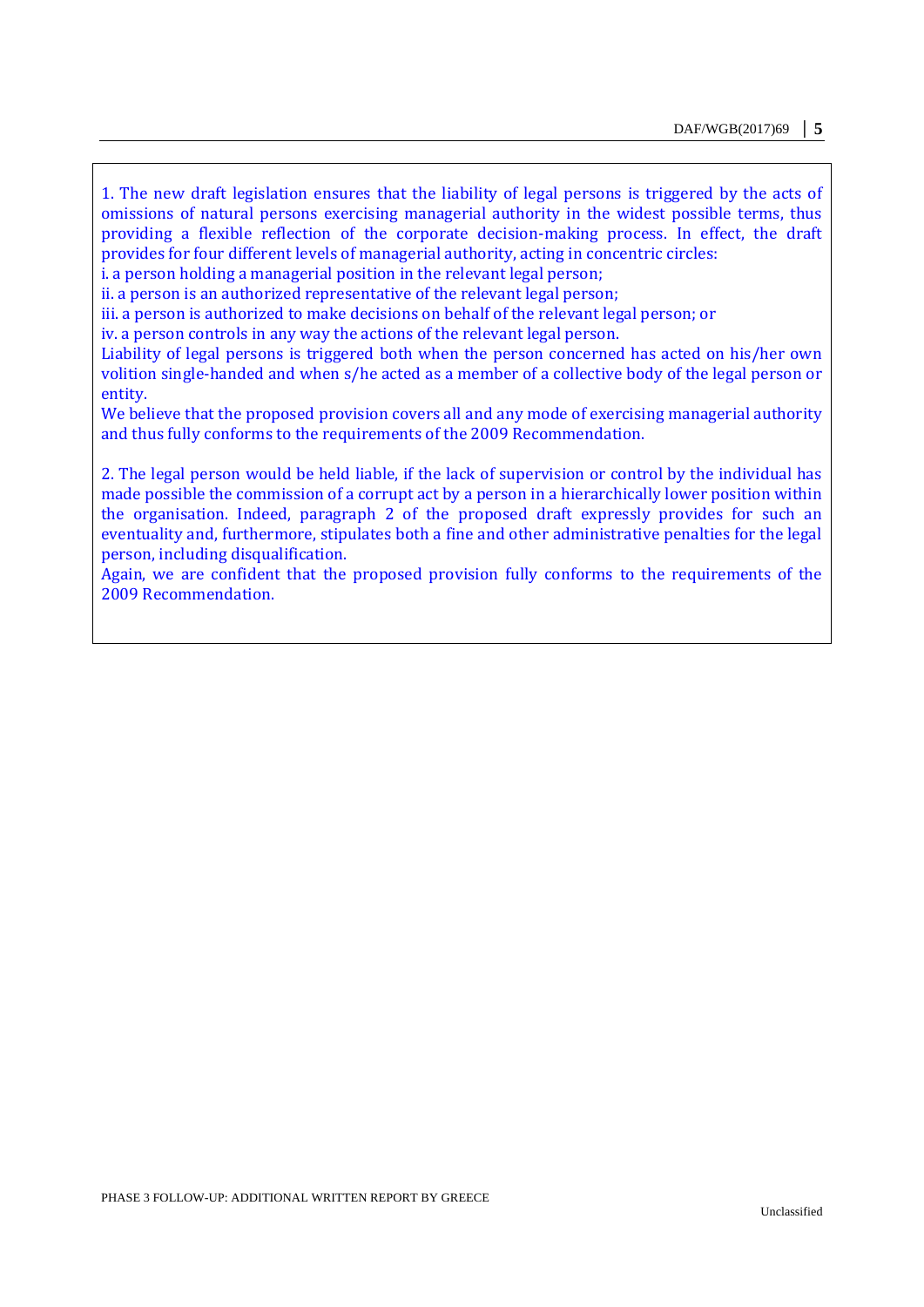# **Annex**

# Article […]

Article 51 of Law 3691/2008, as in force, shall be replaced as follows:

## **"Article 51**

## **Responsibility of legal persons and entities**

1. If any of the punishable acts of money laundering or any of the basic offences under points (c), (d), (e) and (f) of Article 3 is committed to the benefit or on behalf of a legal person or entity by a natural person who acts either independently or as a member of a collective body of the legal person or entity and holds a managerial position in such persons or entities, or is an authorized representative thereof, or is authorized to make decisions on their behalf, or for exercising control over them, the following penalties shall be imposed on the legal person or entity, alternatively or cumulatively, by means of a reasoned decision:

a) an administrative fine ranging between fifty thousand (50,000) and ten million (10,000,000) euro;

b) a final or temporary, for a period between one month and two years, revocation or suspension of their operation permit or prohibition from exercising their business activities;

c) prohibition from exercising specific business activities or establishing branches or increasing their capital, for the same time period;

d) final or temporary, for the same time period, disqualification from public benefits, aid, subsidies, awards of project and service contracts, public procurement, advertising and tenders organised by the State or by legal entities of the public sector.

The administrative fine under point (a) shall be imposed in every case, regardless of the imposition of the other penalties.

2) Where the lack of supervision or control by a natural person referred to in paragraph 1 hereof allowed any lower ranking executive or agent of the legal person or entity to commit the act of money laundering or of the basic offence to the benefit of the legal person or entity, the following penalties shall be imposed on the legal person or entity, alternatively or cumulatively, by means of a reasoned decision:

a) an administrative fine ranging between ten thousand (10,000) and five million (5,000,000) euro;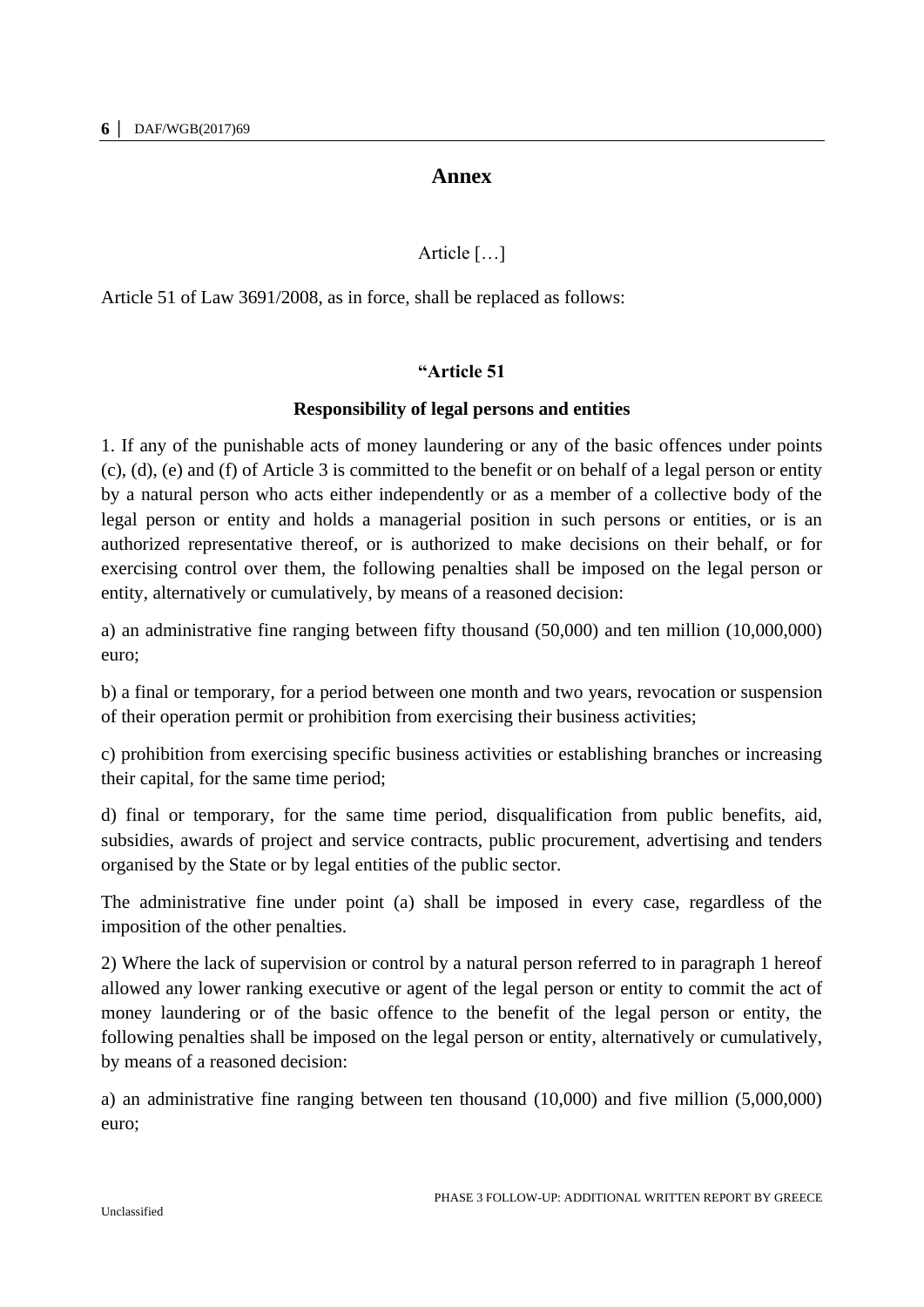b) the penalties provided for in points (b), (c) and (d) of the previous paragraph, for a period of up to one year.

3) Where a legal person or entity subject to this law is concerned, the aforementioned penalties shall be imposed by means of a decision by the competent supervisory authority. If another legal person or entity, not subject to this law, is concerned, they shall be imposed by means of a decision by the Head of the competent regional directorate of the Body for the Prosecution of Economic Crimes.

4) In order to determine the cumulative or alternative imposition of the penalties provided for in the previous paragraphs and in order to determine the amount and duration of the said penalties, all relevant circumstances shall be taken into account and in particular:

a) the gravity and the duration of the violation;

- b) the level of responsibility of the legal person or entity;
- c) the financial standing of the legal person or entity;
- d) the amount of the illicit revenue or any benefit obtained;
- e) the damage caused to third parties due to the offence;
- f) the actions of the legal person or entity after the commission of the violation;
- g) any relapse on the part of the legal person or entity.

5) No penalty shall be imposed without a prior summons issued to the legal representatives of the legal person or entity to provide explanations. The summons shall be notified to the interested party at least ten (10) clear days in advance of the hearing. Otherwise, the provisions of Articles 6(1) and 6(2) of Law 2690/1999 (Code of Administrative Procedure) (Government Gazette, Series I, No. 45) shall apply. In order to determine the commission of the violations and the imposition of the foreseen penalties, the competent authorities shall exercise their auditing powers in accordance with the provisions governing their function. Where a penalty is imposed, the respective competent authority shall notify its relevant decision to the competent departments of the Ministry of Economy and Development.

6) The application of the provisions of the previous paragraphs shall be independent from any civil, disciplinary or criminal liability of the natural persons referred to therein.

7) The prosecutorial authorities shall promptly notify, as the case may be, the competent authority for imposing the penalties of any commencement of criminal proceedings with regard to any case where a legal person or entity is involved, within the meaning of paragraphs 1 and 2, and shall send them a copy of the relevant case file. Where a natural person is found guilty of the criminal offences referred to in paragraphs 1 and 2, the court may, respectively, order that a